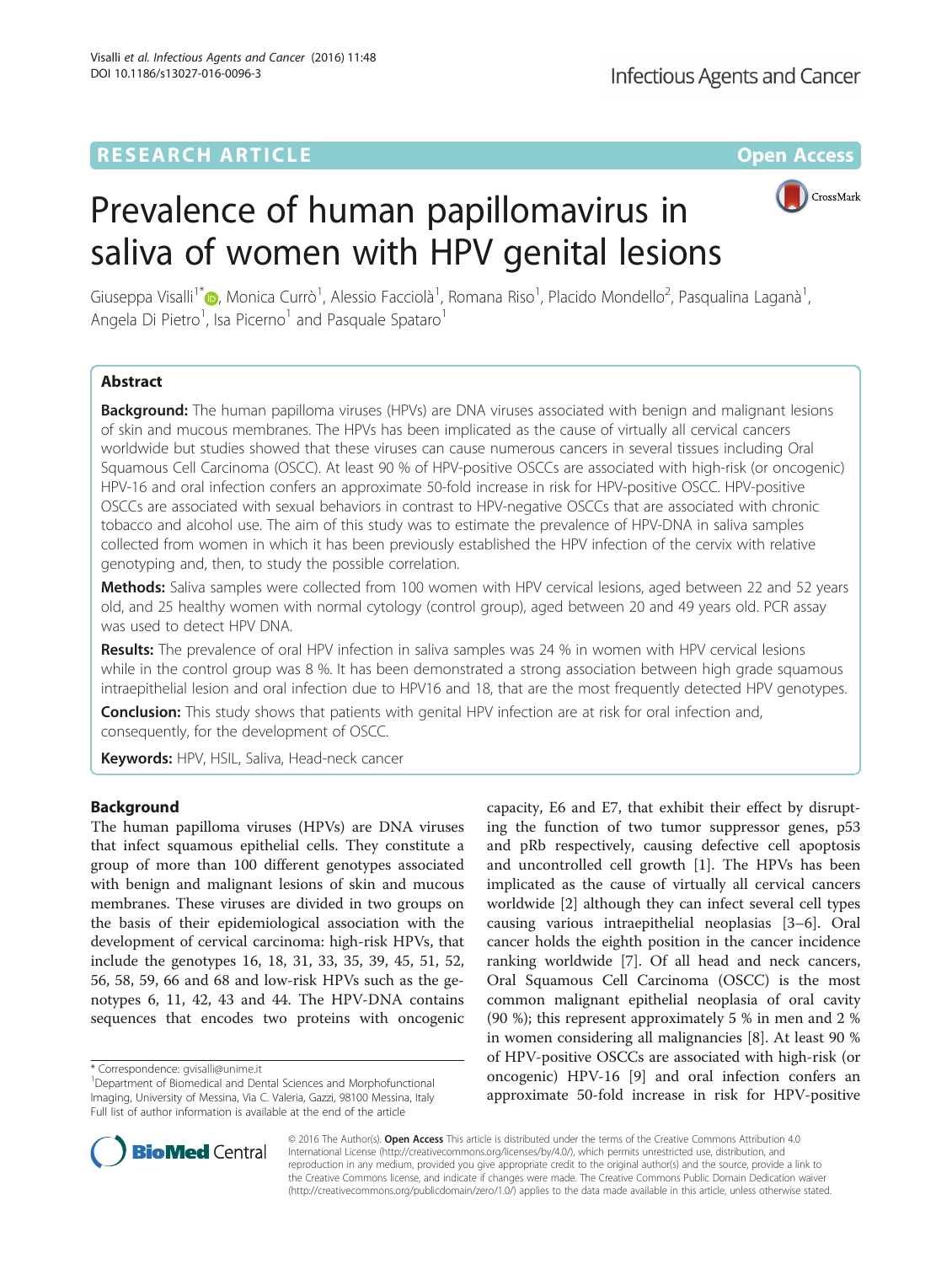OSCC [[3\]](#page-5-0). The incidence of OSCC has significantly increased over the last 3 decades in several countries, in particular, the incidence of HPV-positive OSCC increased by 225 % (from 0.8 per 100 000 to 2.6 per 100 000), predominantly among young individuals, and white men [\[10](#page-5-0)]. HPV-positive OSCCs are associated with sexual behavior in contrast to HPV-negative OSCCs that are associated with chronic tobacco and alcohol use [\[3](#page-5-0)]. Recently, besides the traditional risk factors for developing oropharyngeal cancer (tobacco use and heavy alcohol consumption), HPVs are identified as an independent risk factor in the onset of pre-cancerous and cancerous oropharyngeal lesions. It is likely, in fact, that HPV may modulate the malignancy process in some tobacco- and alcohol-induced oropharyngeal cancers, but may also be the primary oncogenic factor for inducing carcinogenesis in a subset of patients without these traditional risk factors [\[3, 4](#page-5-0)]. Of all the HPV genotypes, 24 are involved in the development of benign and malignant lesions of the oral cavity [[11](#page-5-0), [12\]](#page-5-0). In particular, HPV16, and to a lesser extent HPV18, are most commonly identified from oral biopsies [[13, 14](#page-5-0)]. International studies have evaluated HPV prevalence in healthy adults using biopsy samples, revealing prevalence rates that ranged from 0 to 15 % [[15, 16](#page-5-0)] and in healthy adult saliva and oral lavage samples, revealing prevalence rates between 2.8 and 25 % [[13, 17](#page-5-0), [18\]](#page-5-0). A recent systematic review of the literature showed oral HPV16 prevalence was 1.3 % among healthy individuals and appeared to differ by geographic region, although significant heterogeneity between studies due to in part to differences in specimen collection, processing and testing limited conclusive interpretation of the data [\[19](#page-5-0)]. There is limited information about the natural history of oral HPV infection, but since oral HPV16 infection is associated with this cancer, it is important to estimate the proportion of healthy individuals with oral HPV infection [\[19](#page-5-0)]. The aim of this study was to estimate the prevalence of HPV-DNA in saliva samples collected from women in which it has been previously established the HPV infection of the cervix with relative genotyping and, then, to study the possible correlation.

## **Methods**

## **Patients**

This study enrolled 100 women with HPV genital lesions and 25 healthy women (control group), selected from a group of 280 women that went to the Gynaecological Unit of the Riuniti Papardo-Piemonte Hospital, in Messina, for routine gynaecological screening between July 2014-October 2015. The control group was selected on the base of negative Pap-Test from last 3 years. None of the women enrolled in the study was vaccinated for HPV. The gynaecologist, after making sure

of the absence of lesions in the oral cavity, had provided to us a saliva sample and all the clinical information of patients.

After having received their written informed consent, a detailed anonymous questionnaire was administered in order to collect information on age, gender, smoking, drinking and lifetime sexual activity.

## Sample collection and DNA isolation

Participants were asked to sit comfortably in an upright position and tilt their heads down slightly to pool saliva in the mouth.

The first expectoration was discarded to eliminate food debris and unwanted substances contaminating the sample that may cause analytical inaccuracy.

Participants were asked, just after, to briefly (for 30 s) refrain from swallowing and expectorate however much saliva was in the mouth from a single expectoration into a pre-labelled sterile container and  $\sim$  2 mL saliva was collected. The samples were then immediately refrigerated to minimize degradation of salivary proteins until further processing. To process, the oral rinse was centrifuged at 3,000 g for 10 min at  $4 °C$ , the supernatant was removed and the pellet was resuspended in 10 ml of sterile normal saline; the centrifugation was repeated and the salivary pellet was stored at -80 °C until DNA purification.

## DNA extraction

DNA was extracted from saliva cellular pellets using Puregene DNA purification system (Qiagen, Milan, Italy) according to manufacturer's instructions. DNA concentration and quality were estimated by spectrophotometer measurements of absorbance at 260 and 280 nm and electrophoresis.

## Detection of HPV in the saliva sample

Total saliva DNA was tested for HPV DNA by a PCR assay using the consensus primers MY09/MY11, which amplify a fragment of 450 bp within the L1 gene region of the viral genome (Table [1\)](#page-2-0).

Each PCR run included a negative (sterile water substituted for DNA) and a positive (DNA sample of an HPV type 16 carrier) control to monitor contamination and overall end point sensitivity.

In parallel, each sample was amplified for β-globin to control for DNA integrity.

PCR reactions were carried out in a total volume of 50 μl containing purified DNA (200 ng), 1x PCR Buffer, 3 mM MgCl<sub>2</sub>, 1 U of Taq DNA polymerase, 0.2 mM of dNTP, and 0.3 μM of each primer for HPV genome (MY09/MY11) or  $\beta$  -globin.

Amplification was performed in a Hybaid PCR sprint thermocycler with the following profile: an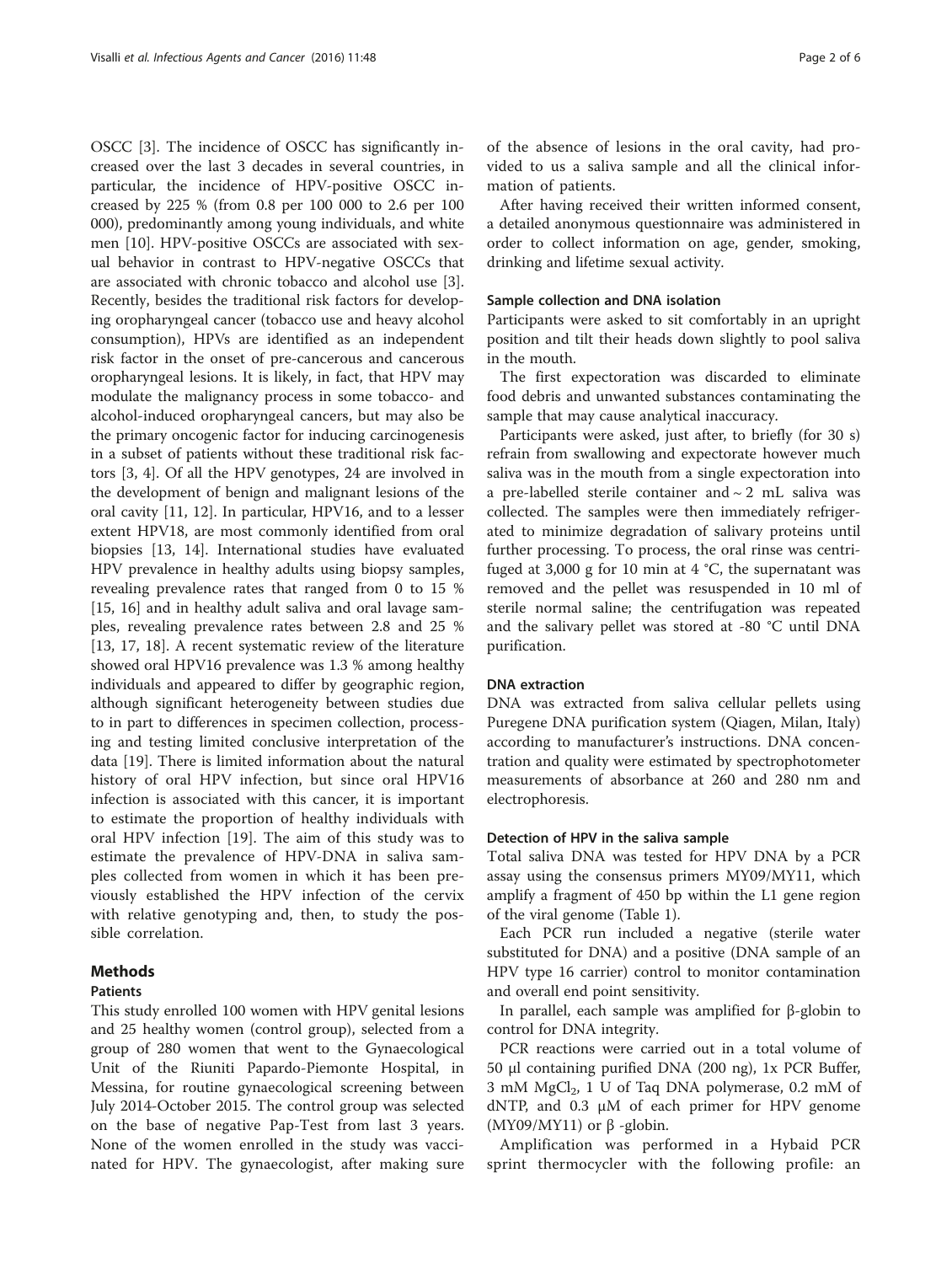<span id="page-2-0"></span>Table 1 List of primers and annealing temperatures used in this study

| Primer name                 | Sequence $(5' \rightarrow 3')$    | Annealing<br>temperature $(^{\circ}C)$ | Fragment<br>lenght (bp) |
|-----------------------------|-----------------------------------|----------------------------------------|-------------------------|
| MY09 CGTCCMARRGGAWACTGATC   |                                   | 58                                     | 450                     |
|                             | MY11 GCMCAGGGWCATAAYAATGG         |                                        |                         |
|                             | HPV6f TAGTGGGCCTATGGCTCGTC        | 55                                     | 280                     |
|                             | <b>HPV6r TCCATTAGCCTCCACGGGTG</b> |                                        |                         |
|                             | HPV11f GGAATACATGCGCCATGTGG       | 58                                     | 360                     |
|                             | HPV11r CGAGCAGACGTCCGTCCTCG       |                                        |                         |
|                             | HPV16f TGCTAGTGCTTATGCAGCAA       | 55                                     | 152                     |
|                             | HPV16r ATTTACTGCAACATTGGTAC       |                                        |                         |
|                             | HPV18f AAGGATGCTGCACCGGCTGA       | 58                                     | 216                     |
|                             | HPV18r CACGCACACGCTTGGCAGGT       |                                        |                         |
|                             | HPV31f ATGGTGATGTACACAACACC       | 55                                     | 514                     |
|                             | HPV31r GTAGTTGCAGGACAACTGAC       |                                        |                         |
| HPV33f ATGATAGATGATGTAACGCC |                                   | 55                                     | 455                     |
|                             | HPV33r GCACACTCCATGCGTATCAG       |                                        |                         |
|                             | HPV45f ATTTCACAGCATAGCTGGACAGTA   | 55                                     | 100                     |
|                             | HPV45r CTATACTTGTGTTTCACTACGTCT   |                                        |                         |
|                             | ß-globin f GAAGAGCCAAGGACAGGTAC   | 57                                     | 268                     |
|                             | ß-globin r CAACTTCATCCACGTTACC    |                                        |                         |

initial denaturation step at 94 °C for 10 min, followed by 40 cycles of denaturation at 94 °C for 1 min, primer annealing at 58 °C for 1 min, and extension at 72 °C for 1 min; finally, an extension step of 7 min at 72 °C.

The PCR products were analyzed by 2 % agarose gel electrophoresis, stained with ethidium bromide and visualized with ultraviolet transilluminator.

Then, HPV-positive samples were amplified with a set of seven different-HPV-type specific primers. The sequences of primers and annealing temperatures used are given in Table 1.

## Statistical analyses

The association between HPV infection and socioclinical variables was assessed using chi-square tests, evaluating the Odds Ratio (OR) and the 95 % Confidence Interval (CI). Significance was assessed at the  $p < 0.05$  level. All analyses were performed using Prism 4.0 software.

## Results

Table 2 shows information on age, gender, smoking, drinking, dietary and sexual habits obtained by anonymous questionnaire.

Saliva samples were collected from 100 women with HPV cervical lesions, aged between 22 and 52 years old,

| Variable                              | HPV negative   | HPV positive   |  |
|---------------------------------------|----------------|----------------|--|
| Age media at first sexual intercourse | 20             | 17             |  |
| Sexual promiscuity                    |                |                |  |
| Yes                                   | $\mathbf 0$    | 9              |  |
| No                                    | 25             | 91             |  |
| Oral sex habit                        |                |                |  |
| Yes                                   | 3              | 15             |  |
| No                                    | 22             | 85             |  |
| Use of sex-toys                       |                |                |  |
| Yes                                   | $\mathbf 0$    | $\overline{2}$ |  |
| No                                    | 25             | 98             |  |
| Smoking habit                         |                |                |  |
| Yes                                   | $\overline{7}$ | 38             |  |
| No                                    | 18             | 62             |  |
| Alcohol consumption                   |                |                |  |
| Yes                                   | 8              | 40             |  |
| No                                    | 17             | 60             |  |
| HPV vaccine                           |                |                |  |
| Yes                                   | $\mathbf 0$    | $\mathbf 0$    |  |
| No                                    | 25             | 100            |  |
| Coinfections                          |                |                |  |
| Yes                                   | $\mathbf 0$    | 23             |  |
| No                                    | 25             | 77             |  |

and 25 healthy women with normal cytology (control group), aged between 20 and 49 years old.

In particular, in women with HPV cervical lesions, according to the Bethesda System Cytology Classification, on the basis of lesions, condylomas accounted for 47 % of the women, low-grade squamous intra-epithelial lesions (LSILs) for 28 % and high-grade squamous intraepithelial lesions (HSILs) for 25 %.

The information on cervical HPV genotyping supplied by gynaecologist showed that 42 samples were positive for low-risk genotypes, and the remaining 58 samples were positive for high-risk genotypes. Of all HPV cervical samples, 25 were positive for more than one HPV type.

Considering single and multiple infections, HPV 16 was the most frequent type (19 samples), followed by types 6 (13 samples), 45 and 11 (8 samples each), 81 (6 samples), 18, 52 and 31 (4 samples each).

The concentration of DNA isolated from all collected saliva samples was between 100 and 300 ng/μL. Absorbance measurements and A260/A280 ratio analysis confirmed the purity of the DNA isolates, which averaged between 1.7 and 2.0.

The results of PCR with MY09/MY11 primers showed that the HPV positive saliva samples were 24 in women with HPV cervical lesions and 2 in the control group.

|  | Table 2 Behavioural factors of studied subjects |  |  |  |
|--|-------------------------------------------------|--|--|--|
|--|-------------------------------------------------|--|--|--|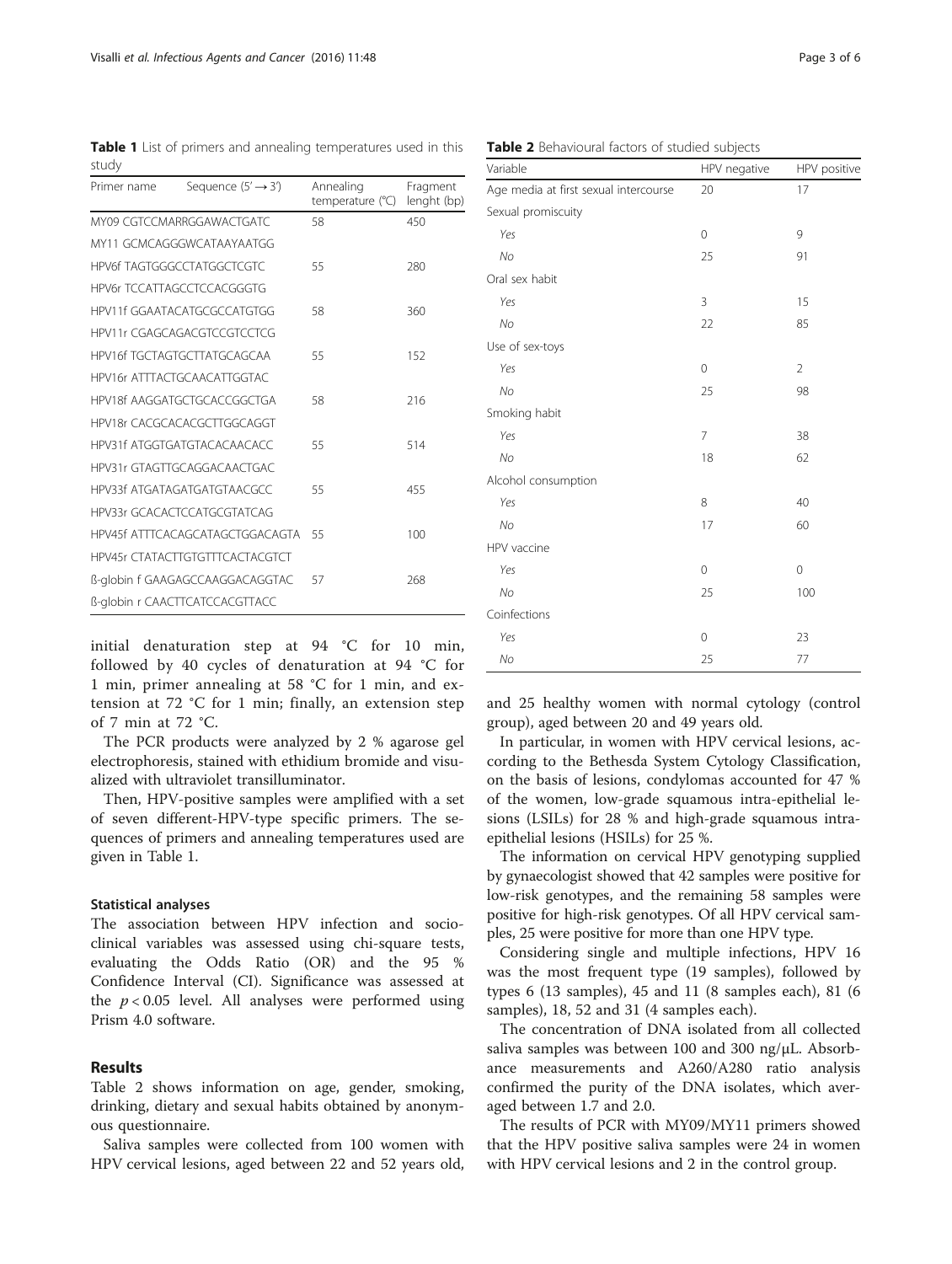Of these positive samples, the characterization of HPV genotype showed that, in women with HPV cervical lesions, 9 woman had a multiple infection (more genotypes simultaneously), 8 women were infected with one genotype while 7 women were positive for MY09/MY11 but no specific genotype between those tested was detected. In the control group, 1 woman was infected with one genotype and 1 woman was positive for MY09/ MY11 but no specific genotype between those tested was detected (Fig. 1a).

The Fig. 1b shows the genotype characterization, HPV 16 was the most frequent followed by the 18 and then from 45. The percentage of positivity to low-risk HPV infection (caused by HPV 6/11) was about 5.26 %.

To investigate in the HPV positive cervical group a potential risk factor promoting the presence of the virus in the saliva we correlated this data with the information collected in the questionnaire.

There was no statistical significance of association between the HPV positivity and patients' age, smoking and drinking alcohol.

Other social and sexual behaviors were not significantly associated with the detection of HPV DNA in saliva samples.

Analyzing the data of saliva HPV positivity and cervical clinical data we revealed a correspondence of genotypes between saliva and cervix in case of infections by HPV 16 and 18 supported by a significant increase of saliva HPV positivity in women with highgrade cervical lesions  $(P = 0.0069; \text{ OR } = 3.747; 95 \%$ CI: 1.39–10.09) (Fig. [2\)](#page-4-0).

## **Discussion**

The diagnosis of cervical HPV infections generally is not accompanied by investigations in different sites such as the oral cavity, except in the presence of visible lesions. Our results show that patients with genital HPV infection are at risk for oral infection not always associated with injuries. The absence of clinical signs in the oral cavity of these patients suggests a subclinical infection, and a molecular assay might thus be necessary to diagnose it.

Highly conserved regions in different parts of the viral genome have enabled the development of general or consensus PCR primer sets which allow the detection of a broad spectrum of different HPV genotypes. However, differences in malignant potential mean that it is particularly important to accurately identify infections with the high-risk HPV genotypes. After amplification with general or consensus primers, additional techniques are necessary to identify the underlying HPV genotype [\[20](#page-5-0), [21\]](#page-5-0).

In the present study, we performed a careful oral clinical examination of all patients; no injury was found. We chose to investigate women with cervical HPV but no visible lesions in the oral cavity in order to demonstrate the presence of the virus in saliva even in the absence of evident clinical signs. This finding indicates that oral examination alone can not exclude the possibility of oral HPV infection.

A link between human papillomavirus and oropharyngeal cancer was suggested more than 20 years ago [\[22](#page-5-0)]. Recent studies of healthy children and adults have found an oral prevalence of high-risk HPV strains, ranging between 2.5 and 5 % [\[17, 19\]](#page-5-0) while previous studies revealed oral-HPV in 20.7 % of women with concomitant HPV-cervical lesions [[13](#page-5-0), [23](#page-5-0)]. Our study highlights that women with a prior histopathologic diagnosis of cervical HPV are at high risk for subclinical oral HPV, as indicated by the presence of the virus in the oral cavity of 24 % of the patients. In particular, 70 % were positive to high-risk (HPV 16-18-31-33-45) and low-risk (6–11) most frequent HPV genotypes. A significant proportion (30 %) of subjects has not been characterized; we assume that the positivity could be due to infection with other less frequent genotypes. Despite the wide distribution of HPV in general population, we found a low positivity in the control used in this study.

Previous studies have shown that current smoking (and intensity) is associated with oral HPV infection [[24](#page-5-0), [25\]](#page-5-0). Actually, even if we did not obtain a significative statistical correlation between smoking habit and oral infection, probably because the studied women were

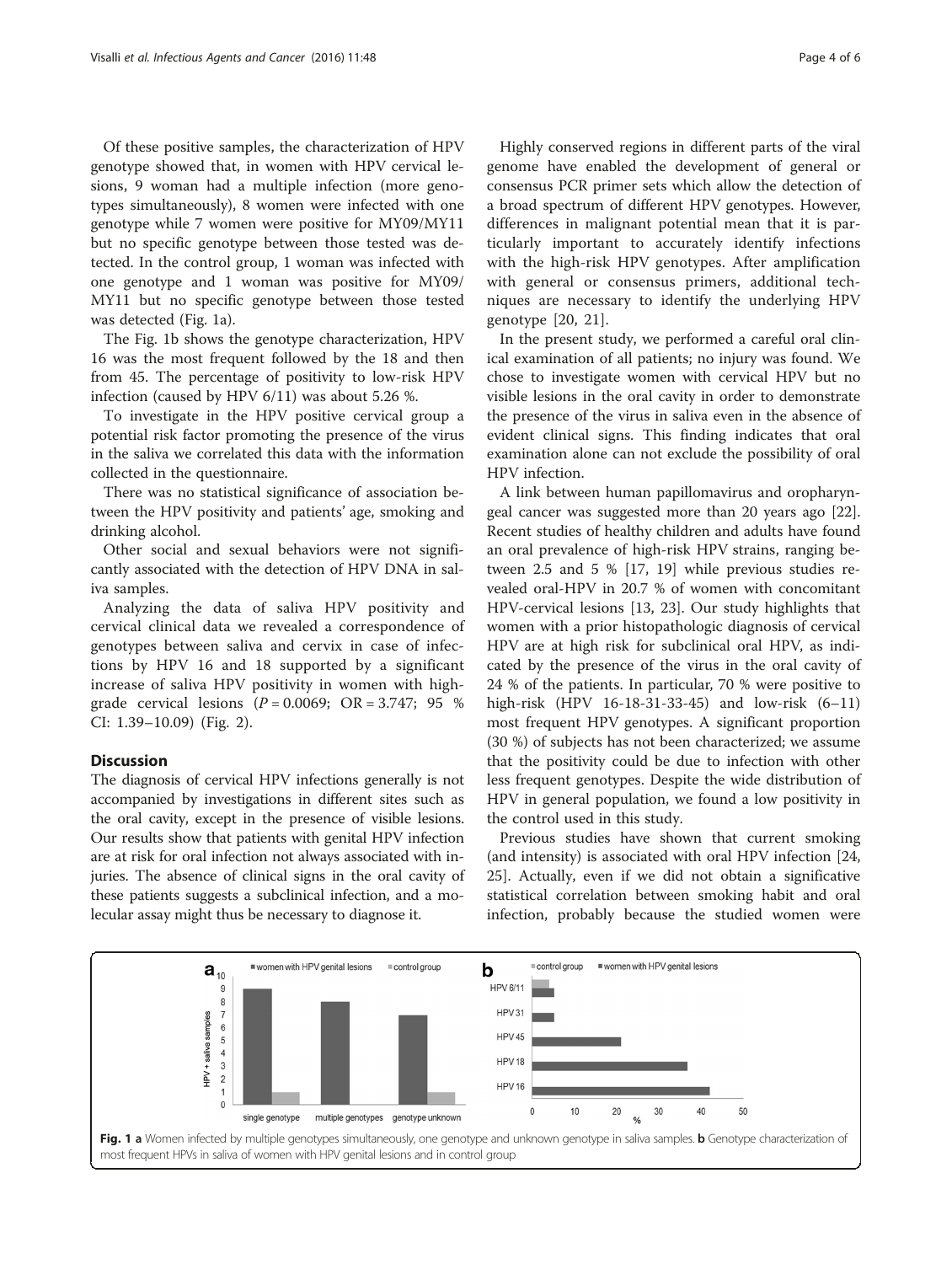<span id="page-4-0"></span>

occasional smokers, it cannot be excluded a possible synergy between these two factors. This hypothesis is suggested by the well known oxidative damage caused by smoke that is an important risk factor for the HPV infection as previously shown [\[26\]](#page-5-0).

Moreover, oral sexual behaviors have been associated with oral HPV infection and transmission of other viral infections, such as herpesviruses (HSV) [[27\]](#page-5-0). The majority of the women examinated in our study stated that don't have oral sexual habits but we think that this is a false finding, due to the social conditioning; this is suggested by the correlation between cervical and oral genotypes found in our study. A multicenter study revealed a percentage of the HPV detection in oral cancer specimens higher among subjects who have oral sexual habits and/or sexual promiscuity [\[13\]](#page-5-0).

## Conclusion

The transmission in the oral cavity of HPV and, consequently, the risk of oral cancer is increased in women with cervical cancer and in their spouses [[13, 28\]](#page-5-0); this finding suggests a cross-transmission between the oral cavity and genitals. Our results, in accordance with the cited studies, highlight the need to perform an oral screening test in the women with cervical high risk-HPV lesions. The correlation between these two anatomic sites could be consequent to genetic predisposition and/ or conditions of low immune response such as HIV infection [\[29](#page-5-0), [30\]](#page-5-0) that probably favor the colonization and the persistence of oral HPV [\[31](#page-5-0)].

To prevent the cross-transmission, it could be useful focusing the attention on a correct health education to reduce the risk of oral and, in general, head and neck cancer developing. It is important, in our opinion, increase not only correct sexual behaviors but, in general, healthy lifestyle.

The US Centers for Disease Control and Prevention (CDC) currently recommends routine HPV vaccination for females aged 9 to 26 years and males aged 9 to 21 years for the prevention of ano-genital warts and cancers based on demonstrated efficacy in randomized clinical trials [[32, 33\]](#page-5-0). Current vaccines approved by the FDA prevent infections with HPV types 16 and 18, the two high-risk HPVs that cause about 70% of cervical cancers and the most part of the other HPV-associated cancers [\[10](#page-5-0), [34](#page-5-0)].

Even if the vaccine efficacy against oral HPV infection is unknown, and therefore the vaccination cannot currently be recommended for the primary prevention of oropharyngeal cancer, this practice could be equally useful in the prevention of this kind of cancer considering that the most detected oral HPV genotypes, in our study, were HPV-16 and 18 and the strong demonstrated correlation between HSIL and oral HPV positivity.

## Abbreviations

HPV, human papillomavirus; OSCC, oral squamous cell carcinoma; HSIL, high grade squamous intraepithelial lesion; LSIL, low grade squamous intraepithelial lesion; HSV, herpesvirus; CDC, center for disease control and prevention; FDA, Food and Drug Administration

#### Acknowledgement

None.

#### Funding

This study was supported only by Departmental funding.

#### Availability of data and materials

The data we wish sharing are already exposed in Table [2.](#page-2-0) We are not authorized to share the clinical data of the patients.

#### Authors' contributions

GV and MC identified the endpoints analyzed and prepared the figures and tables; GV, RR and AF contributed to the acquisition, analysis and interpretation of data; PM recruited the patients and collected clinical data; IP and PS designed the study and analyzed the data; AD and PL helped to interpret the data; GV, RR and AF wrote the paper. All authors have read and approved the final version of the manuscript.